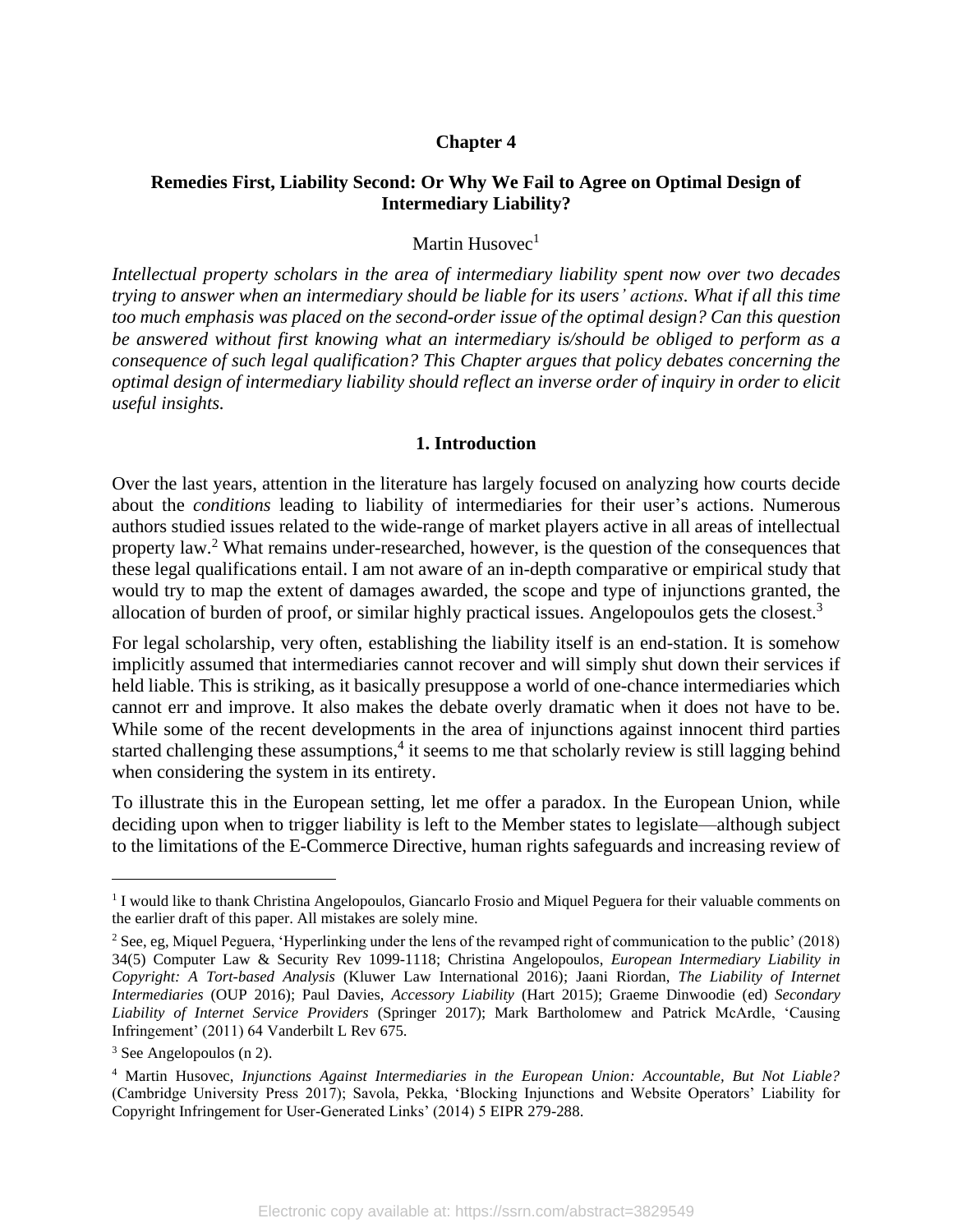the Court of Justice (CJEU)—the issue of ensuing consequences has comparably more European footing in the Enforcement Directive and its regulation of remedies. In other words, *what* is more European then *when*. Despite this, most of the work on intermediary liability tackles the question of when to trigger consequences rather than what consequences to trigger.

#### <span id="page-1-0"></span>**2. Three legal pillars**

IP scholars studying intermediary liability often distinguish between *primary* and *secondary* liability. While the first is delineated by the statutory exclusive rights, the second is shaped by doctrines which come to expand those rights. These doctrines are often grounded in general tort law. The basic notion is that while the primary infringers are wrongdoers due to their own exploitation of the protected objects, the secondary infringers only become wrongdoers when they contribute, in some relevant way, to other people's infringing actions. What is considered *relevant* differs substantially across the globe. However, what constitutes primary infringement differs too. The line between the primary and secondary liability is more fluid than one might think, as the latest developments in copyright law<sup>5</sup> and trademark law testify.<sup>6</sup>

In a recent comparative edited volume, Dinwoodie concludes that 'an assessment of secondary liability cannot be divorced from (and indeed must be informed by) the scope of primary liability or other legal devices by which the conduct of service providers or their customers is regulated'.<sup>7</sup> In other words, although categories of primary and secondary liability are important, they cannot be simply studied in isolation. Classification by either of them is made on the basis of our understanding of the breadth associated with each of them. Therefore, primary infringement and its scope cannot be uninformed by the scope of secondary infringement, and vice versa. In this contribution, I try to emphasize that this is true not only for the design of conditions of liability, but also of its associated consequences.

In the European Union, the question of the interface between primary/secondary liability is complicated by the fact that the choice between these two policy-layers is a reaction not only to associated trade-offs of scope, but also to Union's integration. Because the CJEU has no explicit jurisdiction over non-harmonized domestic secondary liability laws, if it wants to assert some jurisdiction, its policy choices have to be made either (1) entirely within primary liability, or (2) outside it, by creating an additional layer of protection drawing on national traditions of accessory liability. What we have been observing in the last couple of years in EU copyright law could be explained in both ways.<sup>8</sup> Only the future will tell how the Court will eventually conceptualize its

<sup>5</sup> See Case C-348/13 *BestWater v Mebes and Potsch* [2014] EU:C:2014:2315; Case C-279/13 *C More Entertainment AB v Sandberg* [2015] ECLI:EU:C:2015:199; Case C-160/15 (2016) *GS Media BV v. Sanoma Media Netherlands BV*, ECLI:EU:C:2016:644; Case C-610/15 *Stichting Brein v Ziggo BV and XS4All Internet BV* [2017] ECLI:EU:C:2017:456.

<sup>&</sup>lt;sup>6</sup> In the area of trademark law, the typical example is trademark use by Google in its keyword advertising, which is infringing in the EU but allowed in the United States. See Graeme Dinwoodie, 'A Comparative Analysis of the Secondary Liability of Online Service Providers' in Graeme Dinwoodie (ed), *Secondary Liability of Internet Service Providers* (Springer, 2017) 13. Another example is the emerging question about use of trademarks by Amazon on its platform. See C-567/18 discussed also in this book by Justice Richard Arnold in Chapter 20.

 $7$  See Dinwoodie ([n 6\)](#page-1-0) 4.

<sup>8</sup> For the debate, see Ansgar Ohly, 'The broad concept of "communication to the public" in recent CJEU judgments and the liability of intermediaries: primary, secondary or unitary liability?' (2018) 8(1) JIPLP 664-675; Jan Bernd Nordemann, 'Recent CJEU case law on communication to the public and its application in Germany: A new EU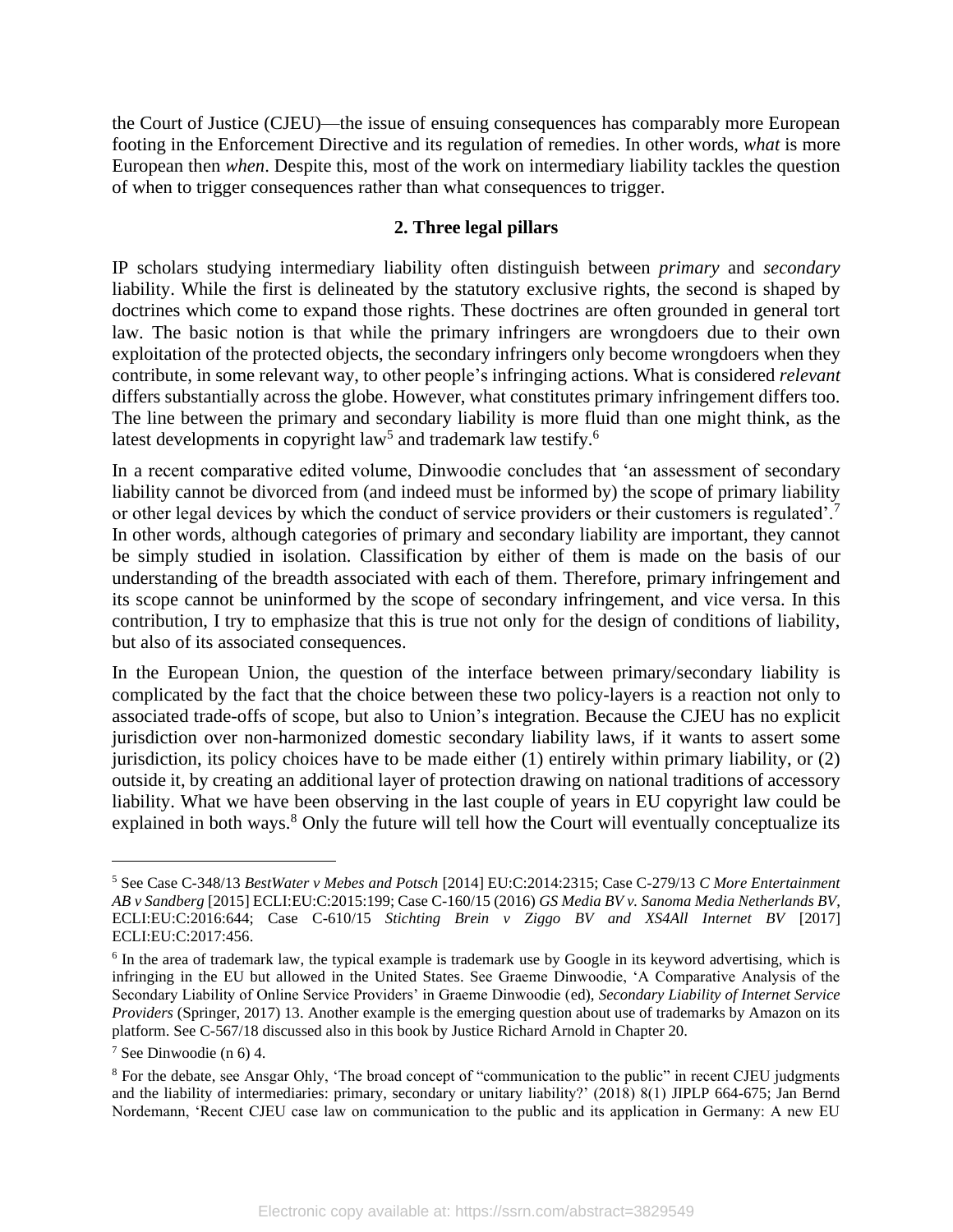own case-law on communication to the public when facing further national requests for clarification.<sup>9</sup> Similarly, some national doctrines that are dressed as primary liability in fact incorporate policy considerations of secondary liability, and hence would be more appropriate to be studied as such. $10$ 

*Secondary liability* doctrines differ across the globe. However, in intellectual property scholarship, the term labels situations where the source of infringement is a third party's behavior. In the United States, doctrines of contributory liability, including forms of inducement, and vicarious liability incorporate this policy space.<sup>11</sup> In the UK, it is liability of accessories.<sup>12</sup> In Germany, it is liability of aiders and abettors, but also reaching into case-law concerning inducement, injunctive 'disturbance liability'<sup>13</sup> and patent law's liability for wrongful omissions.<sup>14</sup> All these doctrines consider different circumstances relevant.

<span id="page-2-1"></span><span id="page-2-0"></span>In the last decade, we have also witnessed developments that create a third pillar of liability, that of *injunctions against innocent third parties*, in our context, *innocent intermediaries*. <sup>15</sup> Unlike primary and secondary liability, these injunctions impose obligations on parties that engage in no wrongdoing themselves. These injunctions are often not grounded in tortious actions, although they can relevantly cross-reference to tort law. For instance, the English concept of injunctions against innocent third parties is based on equity and the German concept of 'disturbance liability'

concept of liability' (2018) 13(9) JIPLP 744-756; Pekka Savola, 'EU Copyright Liability for Internet Linking' (2017) 8 JIPITEC 139.

<sup>&</sup>lt;sup>9</sup> See, eg, the pending case C-753/18.

<sup>&</sup>lt;sup>10</sup> Dinwoodie (n [6\)](#page-1-0) 8 ff (discussing the that the concept of authorization fits secondary liability too).

<sup>11</sup> See Mark Bartholomew and Patrick McArdle, 'Causing Infringement' (2011) 64 Vanderbilt L Rev 675; Salil Mehra and Marketa Trimble, 'Secondary Liability of Internet Service Providers in the United States: General Principles and Fragmentation' in Dinwoodie (ed) (n [6\)](#page-1-0) 93-108; John Blevins, 'Uncertainty as Enforcement Mechanism: The New Expansion of Secondary Copyright Liability to Internet Platforms' (2013) 34 Cardozo L Rev 1821.

<sup>12</sup> See Paul Davies, *Accessory Liability* (Hart Publishing 2015) 177 ff.

 $13$  Disturbance liability today still serves a dual role under the German case-law—that is to supplement for missing negligence based tortious liability of accessories on one hand, and to implement the EU system of injunctions against innocent intermediaries on the other. See Martin Husovec, 'Asking Innocent Third Parties for a Remedy: Origins and Trends' in Franz Hoffman and Franziska Kurz (eds) *Law of Remedies* (Intersencia, forthcoming 2019).

<sup>&</sup>lt;sup>14</sup> Accessory liability in German private law is generally based on the provision of  $\S$  830(2) BGB ("Instigators and accessories are equivalent to joint tortfeasors."), which, according to the case-law, requires, as in criminal law, a double intent, eg the acts of an accessory as well of the main tortfeasor have to be intentional. See Mathias Habersack et al, *Münchener Kommentar zum BGB* (6th edn, CH Beck 2013) § 830(2) para 15. Apart from this, the BGH recognized that inducement can lead to tortfeasorship. See *Cybersky* (2009) I ZR 57/07 (inducement). On the other hand, so called 'adopted content' seems to fall under the rubric of primary liability. See *Marions-kochbuch.de* (2009) I ZR 166/07; (2016) VI ZR 34/15 para 17; *Posterlounge* (2015) I ZR 104/14 para 48. In contrast, in patent law, a different senate accepted negligence based tortious liability for omissions. See *MP3-Player-Import* (2009) Xa ZR2/08.

<sup>&</sup>lt;sup>15</sup> See, recognizing this, Martin Husovec, 'Injunctions against Innocent Third Parties: The case of Website Blocking' (2013) 4(2) *JIPITEC* 116; Franz Hofmann, 'Markenrechtliche Sperranordnungen gegen nicht verantwortliche Intermediäre' [2015] *GRUR* 123; Riordan (n [2\)](#page-0-0) §§ 1.49-1.60; Husovec (n [4\)](#page-0-1); Dinwoodie (n [6\)](#page-1-0) 3; Tatiana Eleni Synodinou and Philippe Jougleux, 'The Legal Framework Governing Online Service Providers in Cyprus' in Dinwoodie (ed) (n [6\)](#page-1-0) 127; Ansgar Ohly, 'The broad concept of "communication to the public" in recent CJEU judgments and the liability of intermediaries: primary, secondary or unitary liability?' (2018) 8(1) JIPLP 672; Jan Nordemann, 'Liability of Online Service Providers for Copyrighted Content – Regulatory Action Needed?' (2018) 20 <http://www.europarl.europa.eu/RegData/etudes/IDAN/2017/614207/IPOL\_IDA(2017)614207\_EN.pdf>; Richard Arnold (2019) in *infra* Chapter 20.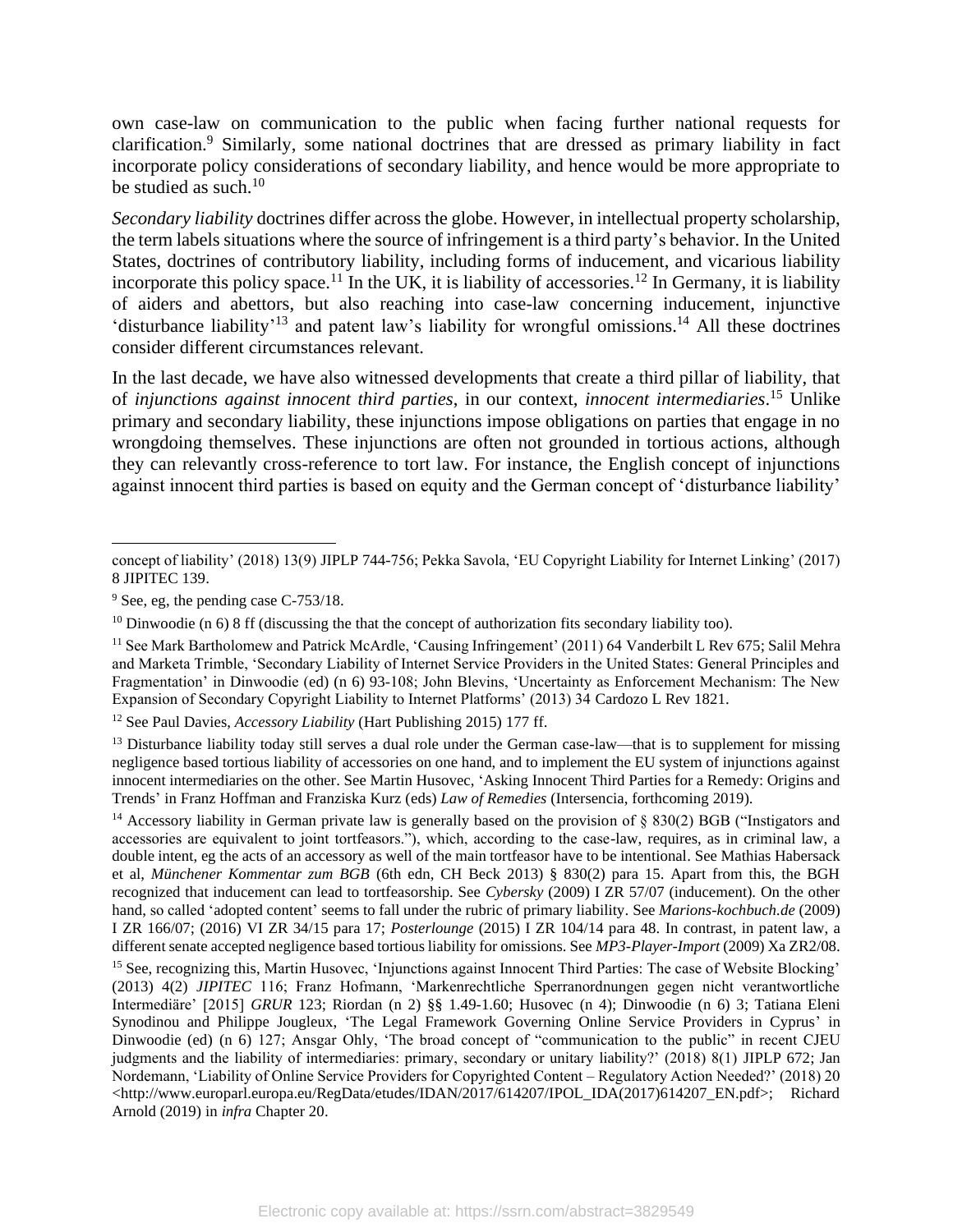is based on an analogy with protection in property law.<sup>16</sup> Both are dependent on wrongdoings by *someone*, however, not by the person held responsible. <sup>17</sup> In other countries, these instruments take the form of new statutory provisions,<sup>18</sup> or a separate administrative regulation.<sup>19</sup> Whatever the legal basis, the characteristic feature of these orders is that they are not premised on one's wrongdoing, and rather try to impose obligations due to considerations of efficiency or fairness. They treat intermediaries as accountable (for help), but not liable. While harm is not attributed to them, some form of assistance is required. Although some of these instruments can still come with a 'liability' label attached (e.g. German concept), the consequences clearly differ. Obligations are imposed on the services by courts or legislators without trying to attribute to them liability for individual instances of user-triggered harm.

While pillars of liability are distinct—and should be understood as mutually exclusive—their application might overlap. Although an intermediary who is a secondary infringer should not be also a primary infringer for the same set of facts, the courts might test both grounds of liability in parallel to strengthen their decisions.<sup>20</sup> Intermediaries in a position of secondary infringers could be targeted by injunctions against innocent intermediaries when right holders think it is easier not to discuss their wrongful contributions, and focus only on preventive steps to be imposed by injunctions. Given these dynamics, it should not be underestimated the extent to which the remedies can actually compete among each other when more of them potentially apply. Remedies are tools given to the plaintiffs to choose from in order to solve their situation. The plaintiffs will select them also taking into account their costs and expected benefits, and the practical difficulties in obtaining and enforcing them. Policy makers and judges disregarding this 'remedial competition' can lead to undesirable consequences, such as enforcement outcomes that put too much pressure, and thereby costs, on players who are innocent, as opposed to real wrongdoers.<sup>21</sup>

## **3. Distinguishing reasons from consequences**

Primary and secondary liability tests both end with classifying the implicated persons as some type of infringer, ie wrongdoer. Despite this, the legal consequences cannot be said to be identical. Different consequences match different policy situations that these doctrines try to resolve. *Primary infringement* is concerned with those who harm by their own behavior. *Secondary infringement* is concerned with those who harm by relying on behavior of others to achieve the harmful outcomes.

 $16$  See Husovec (n [4\)](#page-0-1) 145 ff.

<sup>&</sup>lt;sup>17</sup> Please note that the German situation is complicated by the convergence with tortious principles.

<sup>&</sup>lt;sup>18</sup> In Australia, the Copyright Amendment (Online Infringement) Act 2015, effective on 27 June 2015, created a novel Section 115A titled 'injunctions against carriage service providers providing access to online locations outside Australia'.

<sup>19</sup> See *infra* Chapters 13 and 30.

<sup>20</sup> See *Twentieth Century Fox Film Corporation & Anor v. Newzbin Ltd* [2010] EWHC608 (Ch) (Justice Kitchin finding Newzbin service liable under the doctrines of direct liability, joint tortfeasorship, and copyright-specific tort of authorization).

<sup>&</sup>lt;sup>21</sup> See Husovec (n [15\)](#page-2-0)  $§$  44 ff.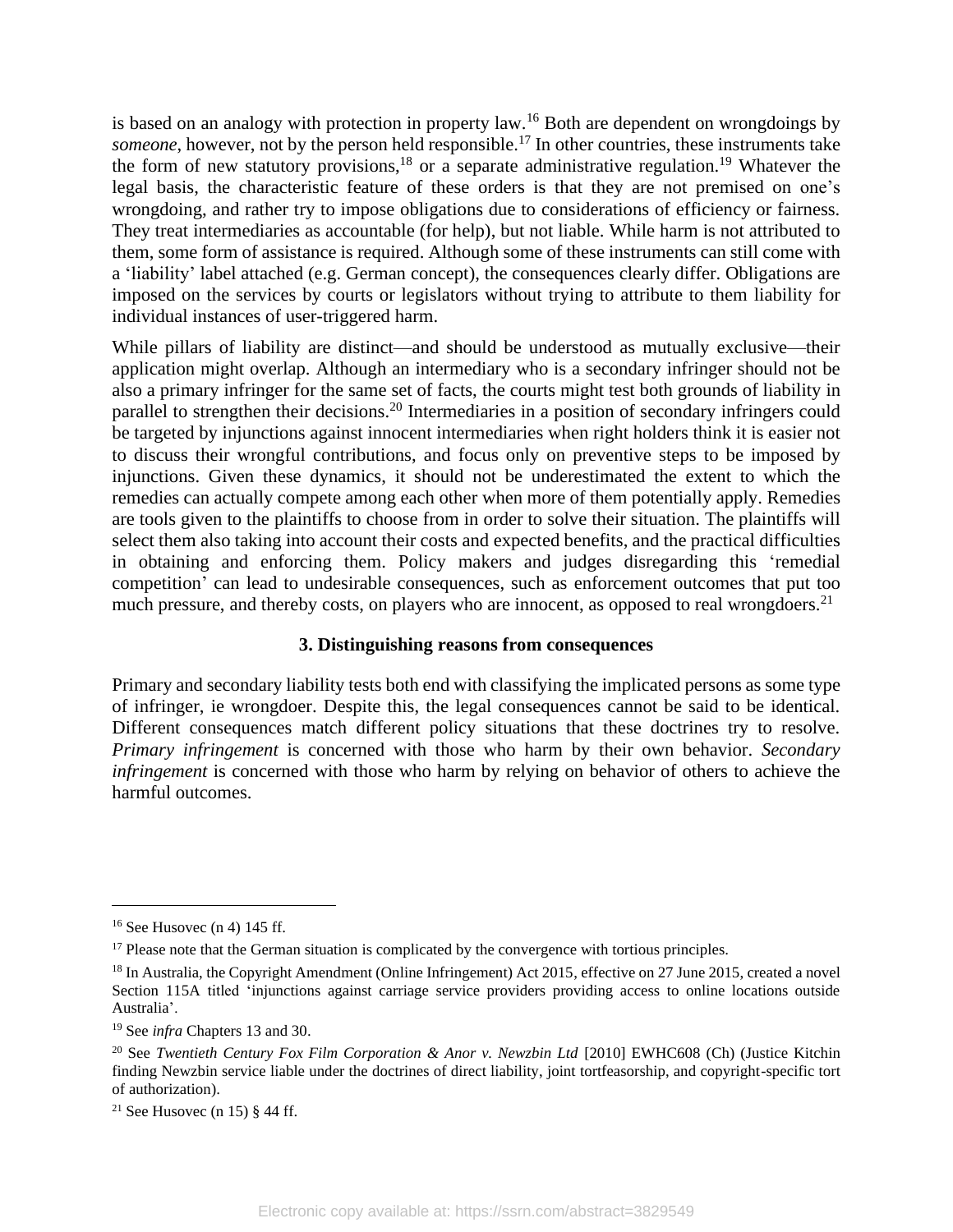The economic analysis evaluates the preventive function of tort law rules by the parameters of precaution-levels and activity-levels.<sup>22</sup> These essentially refer to quality and quantity of someone's behavior. Precaution refers to instantaneous adjustment in behavior, such as checking authorship before re-using content, or blocking third-party content upon notification.<sup>23</sup> Activity then refers to the decision to participate in an event that may generate harm, such as uploading the content or providing a service altogether.<sup>24</sup> The reason why the law wants to influence behavior is that it aims to stimulate socially optimal levels of care so that harm is avoided at a reasonable cost for society. Hence, the law requires diligence of users and intermediaries when dealing with copyright content owned by right holders. Users are asked to think about authorship and fair use; intermediaries to avoid inducing others to use protected subject matter without authorization or to remove it once they are notified of its existence on their services. If actors adopt sufficient standard of care to respect others' rights, the law allows them to engage in their activities.

Precaution-levels and activity-levels are crucial also for a proper understanding of remedies, and their role in solving liability scenarios.<sup>25</sup> First of all, the prevention of damage in online space is typically multilateral because the behavior of at least three parties needs to be involved—the intermediary, users and right holders. And second, unlike in a usual scenario of bilateral damages, the parameters of activity-level (quantity) and care-level (quality) are not necessarily vested with all the parties equally.<sup>26</sup>

Intellectual property rights holders cannot really directly influence the quantity of infringement, as they can only reduce the production of protected subject matter or stop producing it altogether.<sup>27</sup> Indirectly, however, by setting prices and conditions of legitimate access to their works, some of the right holders (but not all of them) might be able to influence the activity-level of the users. Intermediaries are mostly unable to directly influence the quantity of the infringements posted by their users. Indirectly, however, by creating certain culture, or setting incentives, they might produce some outcomes. At the same time, by exercising a duty of care (e.g. taking content down or redesigning their service), they can also indirectly influence the number of infringements. However, unless they shut down the service or pre-moderate completely, they can never entirely control the infringing posts of their users.

Usually, the 'infringing ecosystem' might be significantly broader than the service itself, which means that this ecosystem can be sustained by independent unrelated services such as pirate discussion fora, which are outside of intermediaries' control. Therefore, business models and technical set-up are only indirect ways of control over other people's behavior]. Two services with identical governance structure can attract completely different use and communities. Similarly,

<sup>22</sup> William Landes and Richard Posner, *The Economic Structure of Tort Law* (Harvard University Press 1987) 66; Steven Shavell, *Economic Analysis of Accident Law* (Harvard University Press 1987) 25; Stephen Gilles, 'Rule-Based Negligence and the Regulation of Activity Levels' (1992) 21 The Journal of Legal Studies 319, 327 and 330 (noting that the distinction between the two, however, is not always very sharp).

<sup>23</sup> Keith Hylton, 'Missing Markets Theory of Tort Law' (1996) 90 *Northwestern University Law Review* 977, 981  $24$  Ibid

<sup>&</sup>lt;sup>25</sup> Some of this debate is further developed in Martin Husovec, 'Accountable Not Liable: Injunctions Against Intermediaries' (2016) *TILEC Discussion Paper* No. 2016-012.

<sup>26</sup> See also Assaf Hamdani, 'Who's Liable for Cyberwrongs' (2002) 87 Cornell L Rev 901, 912

<sup>27</sup> William Landes and Douglas Lichtman, 'Indirect Liability for Copyright Infringement: An Economic Perspective (2003) 16 Harvard Journal of Law and Technology 395, 409, 405 (noting that intermediaries can only indirectly influence users).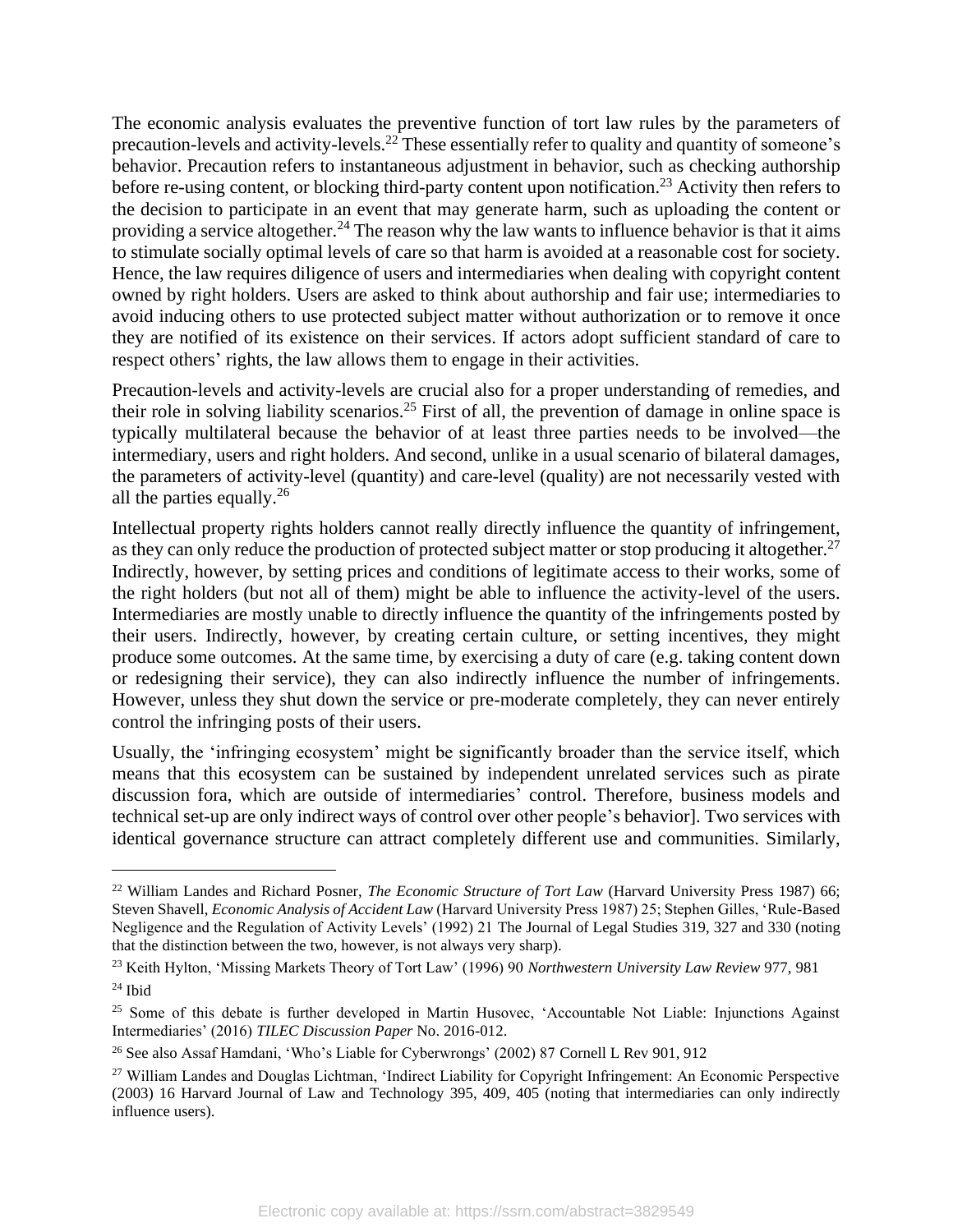two rights holders with identical access and pricing strategies might attract different infringement patterns. Both intermediaries and right holders, in fact, try to influence users' behavior in order to reduce the extent of infringement. In both cases they are not in driver's seat.

To summarize this: primary liability relates to the addressee's own activity, while secondary liability relates mostly to the precautions the addressee has taken (or has failed to take) regarding the occurrence of someone else's infringement. Even intentional inducement, where minds of an intermediary and its users are aligned in intentional wrongdoing, does not assume full control of other people's behavior.<sup>28</sup> Wrongdoing users are not mere instruments of intermediaries but autonomously acting individuals who might be encouraged or incentivized, but still exercise their own will.

<span id="page-5-0"></span>In a primary liability scenario, damages are imposed on the addressee to compensate the harm caused by its own activity, and injunctions aim at prohibiting him/her to engage again in the infringing activity. In contrast, in a secondary liability scenario, damages are also imposed as means to compensate the rights holder's harm resulting from an infringement but are imposed on an addressee who did not carry out the infringement through its own activity. Damages are usually imposed on the grounds that the addressee failed to take the precautions that he should have taken to avoid someone else's infringement. Likewise, injunctions in this scenario are aimed at imposing the duty to take precautions to avoid or reduce the risk of user's infringements (and thus other people's activity). However, this is different in intentional inducement scenarios, where the problem is one's own intention to stir other people's wrongdoing. Finally, in a scenario of mere accountability, damages are not being imposed. The injunctions do not impose a duty to take precautions to avoid own accessorship, but a duty to assist in preventing third parties' infringements similar to regulatory duties known from areas like anti-money-laundering legislation.

# **4. Typology of Consequences**

To demonstrate some of these differences in practice, in the following part, I will briefly look at some of the consequences of applying each of the pillars to intermediaries. I try to demonstrate the difference by examining: (1) the scope of damages, (2) their aggregation, (3) the scope and goal of injunctions and (4) their associated costs.

## **4.1. Scope of Damages**

Damages come with different scope in each of the three pillars. To begin with, damages do not exist in the system of injunctions against innocent third parties (accountability pillar).<sup>29</sup> With regards to *infringers*, the contributions of direct (primary) and indirect (secondary) infringers differ. While primary infringers exploit the protected subject matter themselves, the secondary infringers usually only facilitate someone else's unauthorized exploitation. In between the two are situations of intentional inducement, which acts as an important trigger for other people's

 $28$  This would amount to direct liability as those who assisted by not knowing would be considered instruments used to wrong, and thus innocent agents free of liability of their own. See, for common law, Paul Davies, *Accessory Liability* (Hart Publishing 2015) 68 ff.

<sup>&</sup>lt;sup>29</sup> However, uncompensated compliance with injunctions leads to monetary costs.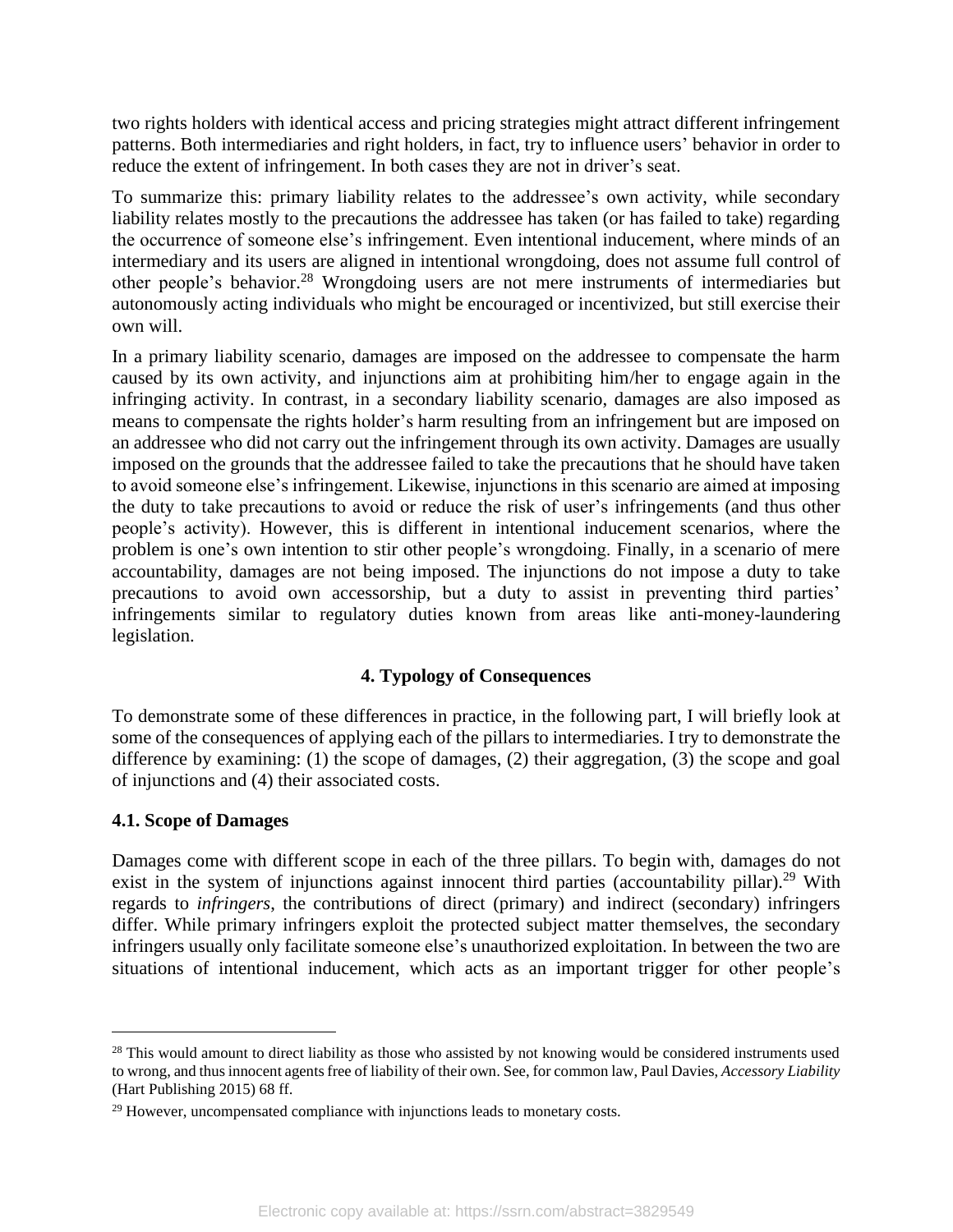unauthorized exploitation. From the right holder's perspective, there is a single harm caused by the availability of their protected subject matter.

Against the primary infringers, the right holders might often invoke two basic types of damage: (i) losses suffered by right holders and (ii) illicit profit obtained by the primary infringer. Sometimes the damages are supplemented by licensing analogies, or statutory damages which are meant to approximate the negative economic consequences. In the European system, the damages are generally meant to put the right holder in the position it enjoyed before the infringement. This means that damages generally ought to compensate the loss actually suffered.<sup>30</sup> However, some other countries like the United States also opt for statutorydamages in order to emphasize deterrence.<sup>31</sup>

The actions of infringing actors and their intermediaries are not always easy to take apart. In the relationship of actions between an actor and an intermediary, however, the relevant wrongful contribution may often cover different parts of the resulting harm, or even be limited to one of them. For instance, imagine a negligent intermediary operating under notice-based liability regime that becomes liable for not taking down a video after being notified. Such an intermediary acted lawfully during the entire period *before* the notification, however, its actions turned wrongful after a reasonable time has lapsed to process the notification. The wrongful action of an intermediary and its relevant harm then covers the period after failing to act, which takes place after notification, and not the pre-notification period. If the video was online for 2 years before being notified, but was taken down only 2 months after notification, two harms (pre- and post- notification) can differ substantially. Similar situations might arise more often in instances of gross or light negligence, in which the intention to act in concert with the direct infringer *ab initio* is missing. In cases of intentional tortfeasorship this might perhaps pose less significant problems, as intention of both parties often cover identical harm from the very beginning.<sup>32</sup> Therefore, an intermediary that intentionally induces others to wrong can be attributed also harm that precedes any notification, since the notification does not trigger the wrongful behaviour and is thus irrelevant.

To complicate the problem of damages owed by secondary infringers further, it is not always easy to calculate even clearly attributable harm. This is because any license for secondary infringers is unlikely to exist and therefore to provide a benchmark price. Thus, licensing analogy is not the most appropriate tool. The lost profits might be possible to estimate in general, but hardly practicable to prove for specific fractions of time and contributions, especially if the cases are factually too complicated.<sup>33</sup> Therefore, as Ohly suggests, targeting part of the illicit profit might be the most realistic way forward,  $34$  at least for negligent secondary infringers. Although,

<sup>30</sup> See C-367/15 *Stowarzyszenie Oławska Telewizja Kablowa v Stowarzyszenie Filmowców Polskich* ECLI:EU:C:2017:36 § 31.

<sup>31</sup> See Pamela Samuelson and Tara Wheatland, 'Statutory Damages in Copyright Law: A Remedy in Need of Reform' (2009) 51 William and Mary L Rev 439.

 $32$  Hence it is also less problematic to apply to it any type of damages aggregation (see below).

<sup>33</sup> A related issue is a question of allocation of the *burden of proof*. It is not exceptional for tort law to presume me form of fault on the side of an alleged tortfeasor. Doing so for secondary infringers who act as accessories is another matter. After all, very wrongfulness of their behavior depends on their knowledge, and thus unlike with direct infringers, is not the usual situation, but rather an exception to it.

<sup>34</sup> See Ansgar Ohly, 'Urheberrecht in der digitalen Welt - Brauchen wir neue Regelungen zum Urheberrecht und zu dessen Durchsetzung?' (2014) NJW-Beil, p. 50 ('Gegen Intermediäre, die grob fahrlässig Verkehrspflichten verletzen,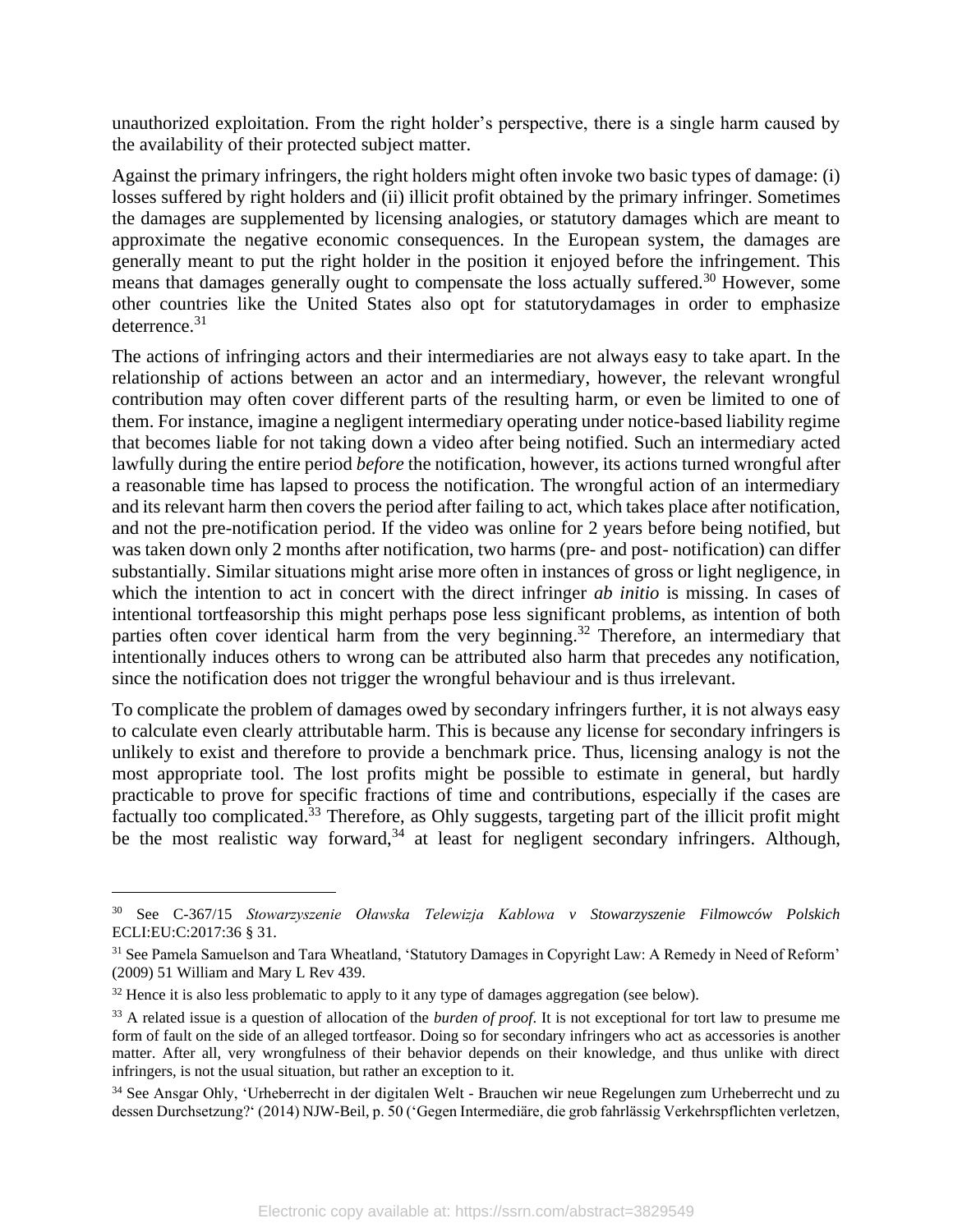admittedly, estimating such profits is not without problems and equally lends itself to considerable judicial discretion.

# **4.2. Aggregation of Damages**

When it comes to attribution of damages, it is crucial to determine whether or not secondary infringer and primary infringer would be obliged to pay damages which are somehow aggregated. By damage aggregation I mean a legal mechanism which connects individual debts and interlinks them at the performance stage, e.g. an obligation to pay for each other's debt upon request. An alternative to aggregation is when liability of intermediaries and users is separated from each other and proportionate to their contributions. As Angelopoulos reports<sup>35</sup> in her comparative survey of France, Germany and the UK, existing European tort law usually favors solidary liability for *any* type of secondary liability. This means that secondary infringers often owe not only their own damages, but also damages of 'their' primary infringers. Although they might recour against primary infringers themselves, the practical relevance of this is questionable. Since intermediaries have deeper pockets and are easily identifiable, they end up paying the damages, with little prospect of recovering anything from their users who infringed. Does solidary liability therefore always make sense from a policy standpoint in the realm of IP infringements?<sup>36</sup> Two key issues merit further consideration.

First, online IP infringement are mass torts. Unlike in typical accessory liability scenarios, litigation usually involves hundreds of cases of primary wrongdoing. This raises the stakes very high for every instance of such litigation. Second, online environment is broadly anonymous. For accessories this means that recovering any damages after paying them can be practically impossible not only due to transactions costs involved with mass torts, but also due to the anonymity of primary infringers.

To think of alternatives, the level of aggregation of damages could depend on the sub-type of secondary liability. Especially in cases of intentional aiding and abetting,  $37$  it is understandable that consequences are harshened by forcing primary and secondary infringers into a solidary debtorship. However, the reason for doing the same for negligence-based secondary infringers is less clear, especially when one considers the mass-character and anonymity of primary wrongdoers. The question of aggregation cannot be disconnected from the question of calculation. If intermediaries are exposed to effective disgorgement of illicit profit for their own wrongful contributory acts, then imposing any additional compensatory burden stemming from solidary liability with primary infringer's actions transforms the entire liability scheme into damages with punitive character. And as theory shows, punitive damages can have effects equivalent to prohibitory injunctions.<sup>38</sup> This is why not only calculation of secondary infringer's damages is

sollte ein Schadensersatzanspruch bestehen, der in der Höhe durch den aus der Vermittlung erzielten Gewinn begrenzt ist.').

<sup>35</sup> Angelopoulos ([n 2\)](#page-0-0) 328 ff (asking the same).

<sup>36</sup> Ibid (asking the same).

<sup>37</sup> Ibid 488.

<sup>38</sup> See Louis Kaplow and Steven Shavell, 'Property Rules Versus Liability Rules: An Economic Analysis' (1996) 109 Harvard L Rev 715; John Golden, 'Injunctions as More (or Less) than 'Off Switches': Patent-Infringement Injunctions' Scope' (2012) 90 Texas L Rev 1402; Paul Heald, 'Permanent Injunctions as Punitive Damages in Patent Infringement Cases' (2011) Ill Pub Law & Legal Theory Research Paper No 10-38<http:// ssrn.com/abstract=1851681> (discussing the "analogy injunctions can bear to punitive damages"); Henry Smith, 'Mind the Gap: The Indirect Relation Between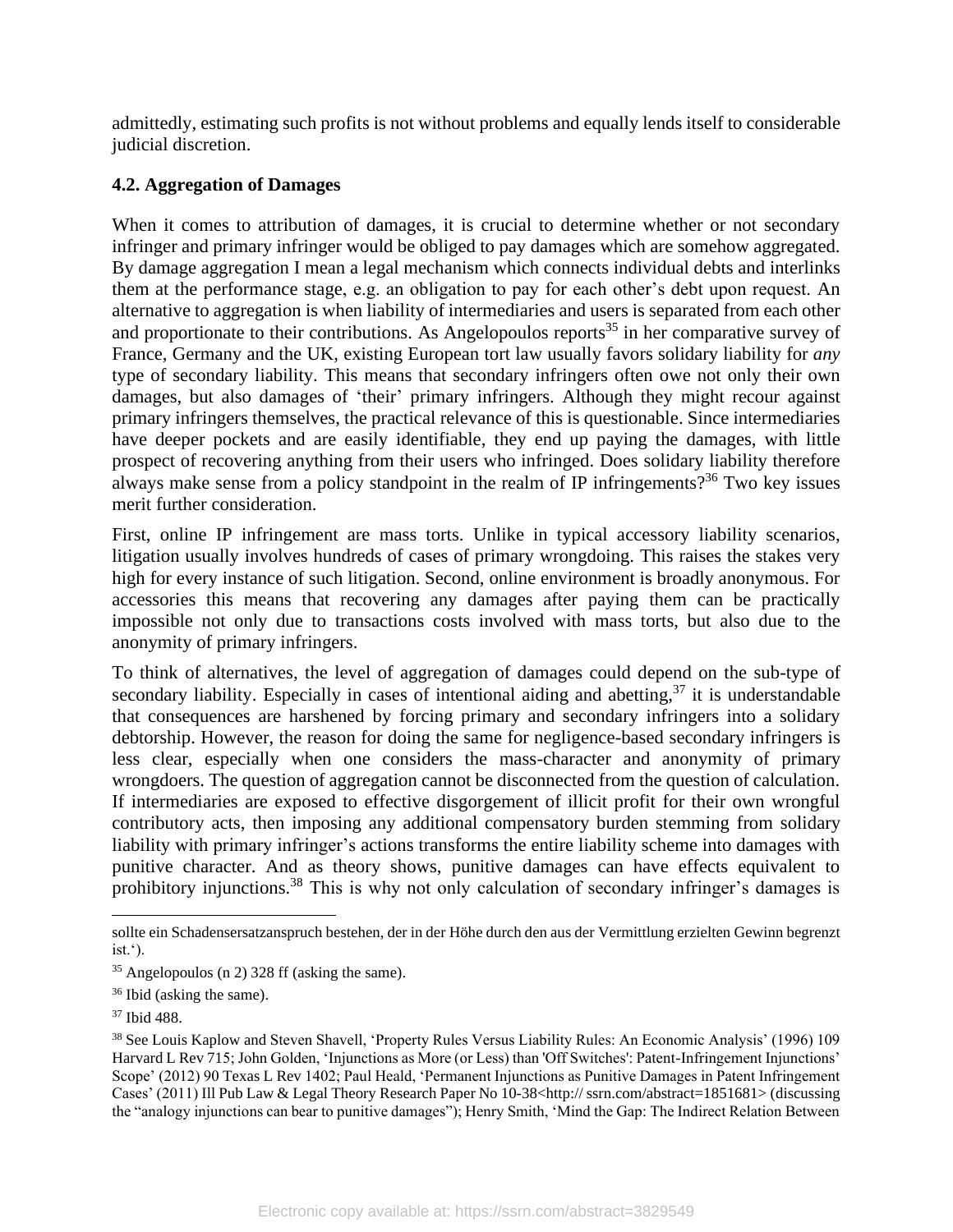crucial. If secondary infringers are subject to potential aggregation of the damages caused by primary infringers, calculation of damages of primary infringers cannot be neglected either.

Overlooking the issue of aggregation can drive sub-optimal policy outcomes for the design of secondary liability doctrines. Davies, for instance, argues that it is precisely the issue of aggregation of damages for accessories that has held back the development of accessory tort liability in the United Kingdom. The worry is that a small proportion of their fault could expose them to much larger damages of primary wrongdoers.<sup>39</sup> And since they are more readily available, they might become easy targets to collect the entire damages claims, without much recourse against the primary wrongdoers. He also points us that some jurisdictions, such as United States, as already moving away from solidary liability towards a system of proportionate apportionment of liability. 40

Perhaps a way forward would be to think about alternative ways how to apportion damages, which are in line with the logic behind their initial calculation. In any case, designing any liability *conditions* without considering the effects of aggregation skips very important questions.

## **4.3. Scope and Goals of Injunctions**

Injunctions have *different scopes* in all these pillars. Any injunction against primary (direct) infringers asks them to stop their own wrongful behavior. However, any injunction directed against secondary (indirect) infringers asks them to stop other people's behavior by adjusting their own. Clearly, secondary infringers usually cannot completely stop other's people's behavior, unless they shut down their non-editorial services completely. They cannot coerce others into choices they don't want to make.<sup>41</sup> If this fact is not reflected in the scope of an injunction, the consequence is that the secondary infringer is prohibited to engage in lawful acts. Even worse, there might be no second chance for these players, and any finding of liability will simply mean an end of a service or a firm. Some courts are aware of this,  $42$  but then designing the wording of such injunctions is very difficult. Lemley and Weiser even argue that for these reasons, we should favor damages to injunctions in such cases.<sup>43</sup> Angelopoulos, on the other hand, argues the opposite, namely that injunctions and not damages should govern negligence-based secondary liability situations.<sup>44</sup>

Ends and Means in American Property Law' (2009) 94 Cornell L Rev 966 (discussing "property rules" as being "embodied in injunctions and punitive damages").

<sup>39</sup> See Davies (n [28\)](#page-5-0) 216.

<sup>40</sup> See American Law Institute, *Restatement of the Law: Torts – Apportionment of Liability* (San Francisco, California 1999) § 17.

<sup>&</sup>lt;sup>41</sup> In this regard, consider the *Daimler* case, in which CJEU held that lack of control over removal of trademark use means that the previously infringing behavior stops being infringing with relinquished control over other party's actions – see C‑179/15 *Daimler AG v Együd Garage Gépjárműjavító és Értékesítő Kft*, ECLI:EU:C:2016:134, § 41 (noting '[h]owever, only a third party who has direct or indirect control of the act constituting the use is effectively able to stop that use and therefore comply with that prohibition').

<sup>&</sup>lt;sup>42</sup> See Austrian Supreme Court, OGH (2014) 4 Ob 140/14p (arguing that an accessory can only be prohibited from carrying out those that are wrongful).

<sup>&</sup>lt;sup>43</sup> See Mark Lemley and Philip Weiser, 'Should Property or Liability Rules Govern Information' (2007) 85 Texas L Rev 783 ('the inability to tailor injunctive relief so that it protects only the underlying right rather than also enjoining noninfringing conduct provides a powerful basis for using a liability rule instead of a property rule').

<sup>44</sup> See Angelopoulos (n [2\)](#page-0-0) 491.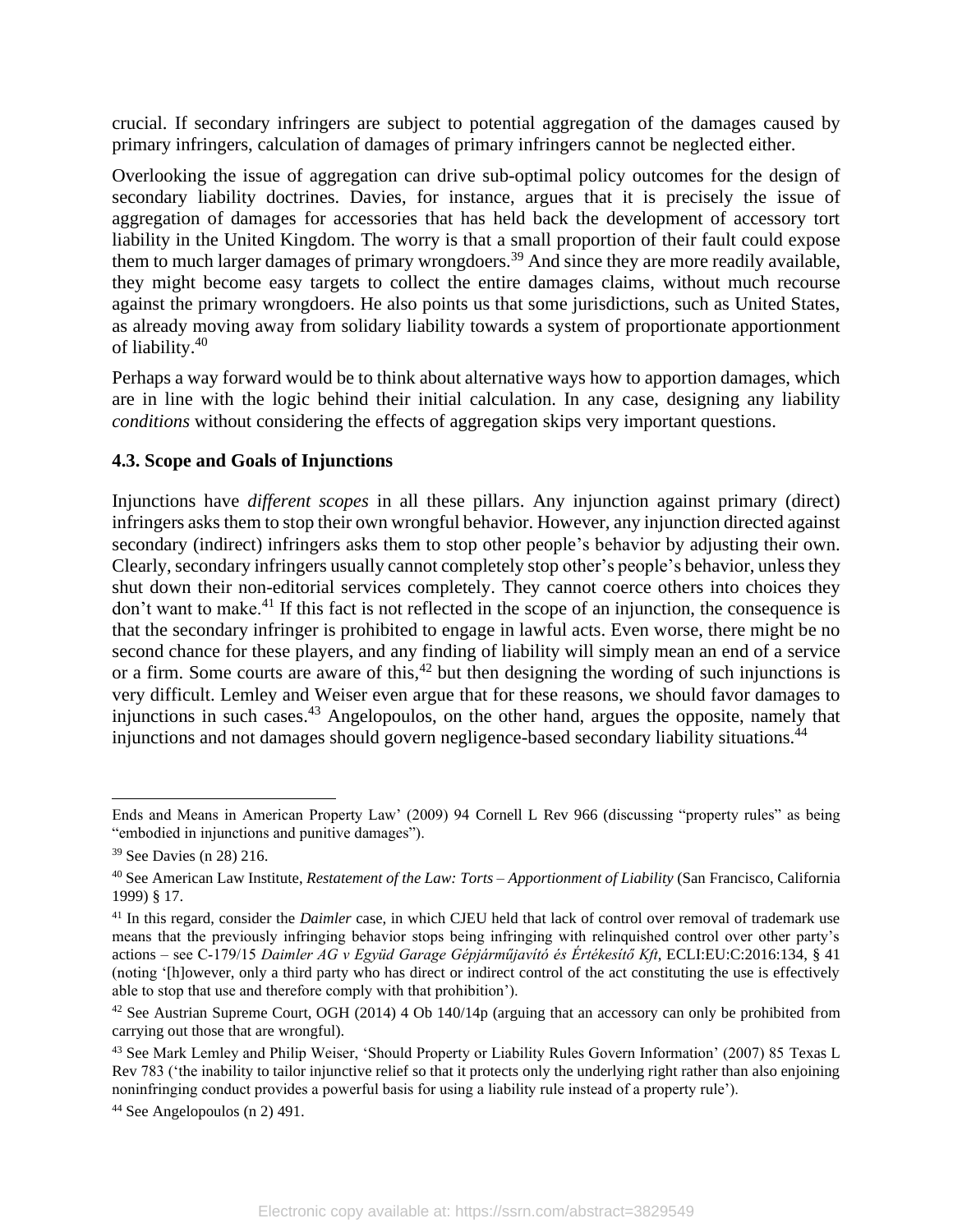An excellent example of how problematic it can be to issue an injunction is the famous Napster case, which continued after the decision of the Ninth Circuit<sup>45</sup>—upholding contributory and vicarious liability—before the District Court that had to decide on the form of the injunction.<sup>46</sup> The District Court first enjoined Napster from copying, downloading, uploading, transmitting, or distributing copyrighted sound recordings, but the plaintiffs were obliged to provide titles of their works, the names of the artists and one or more files on the Napster system, and a certification of ownership. Soon, however, the RIAA complained that Napster's name-based filtering system was ineffective. The District Court obliged Napster to implement a better technical solution to prevent also misspelled and similar infringing files from appearing on the network. So, Napster purchased access to a database of song titles with common misspellings, and designed its own automated filter to look up for them as well. It also licensed audio recognition software based on fingerprinting technology from Relatable. Even though Napster's filter success rate was claimed to be 99.4 percent, it was insufficient for the District Court even if true. Judge Patel stated during one of the hearings that '[t]he standard is to get it down to zero, do you understand that?'.<sup>47</sup> As a consequence, Napster shut down. It is clear that judges were trying to punish a previously negligent actor by requiring super-optimal care.<sup>48</sup> However, as with damages, the question remains how to design injunctions that are not *de facto* terminal. Discussions would be less dramatic had we known that the defendants will just need to learn their lesson, internalize the costs, and move forward.

Compared to the previous two categories, innocent third parties are subject only to a *special type of injunctions*. These can come in form of orders to assist enforcement by blocking, filtering, degrading or providing information. As the European system shows, the target of such orders is not a full prohibition of illegal behavior of the addressee, but rather some form of positively defined assistance in enforcement. In other words, any order is mandatory rather than prohibitive. The CJEU preaches that prevention is the core goal of the measures. In *Tommy Hilfiger*, the Court stressed that '[n]or can the intermediary be required to exercise general and permanent oversight over its customers. By contrast, the intermediary may be forced to take measures which contribute to avoiding new infringements of the same nature by the same market-trader from taking place.<sup>149</sup>

I have argued elsewhere<sup>50</sup> that if we were to accept that an injunction against innocent third parties can restrict their full conduct, we would indirectly expand the scope of exclusive rights, since an injunction would put otherwise abstractly allowed acts under the reservation of a rightholder's consent. In Europe, the Court of Justice of the European Union, and at least some national courts, seem to be aware of this. CJEU stresses that these measures are of different nature. The UK and Germany, despite different legal traditions, seem to converge on the consensus that these measures should prescribe positive actions, and not be worded or interpreted as prohibitory edicts.<sup>51</sup>

<sup>&</sup>lt;sup>45</sup> See *A&M Records, Inc. v. Napster, Inc.*, 239 F.3d 1004 (9<sup>th</sup> Cir 2001)

<sup>46</sup> See *A&M Records, Inc. v. Napster, Inc.,* No. C 99 - 05183, 2001 U.S. Dist. LEXIS 2169 (ND Cal 5 March 2001)

<sup>47</sup> Evan Hansen and Lisa M. Bowman, 'Court: Napster filters must be foolproof' (*Cnet News*, 12 July 2001) [<http://news.cnet.com/Court-Napster-filters-must-be-foolproof/2100-1023\\_3-269837.html>](http://news.cnet.com/Court-Napster-filters-must-be-foolproof/2100-1023_3-269837.html).

<sup>&</sup>lt;sup>48</sup> See Michael Einhorn, 'Copyright, Prevention, and Rational Governance: File-Sharing and Napster' (2001) 24 Columbia Journal of Law & Arts 449, 459-460.

<sup>49</sup> *Tommy Hilfiger Licensing* C-494/15, para 34 (this builds upon the earlier case-law, in particular *L'Oréal and Others,*  $C-324/09$ ).

<sup>50</sup> See Husovec (n [4\)](#page-0-1) 107-108.

<sup>&</sup>lt;sup>51</sup> For the United Kingdom, see Chapter 20. For Germany, see analysis of the case I ZR 64/17, § 57 in Husovec (n [13\)](#page-2-1);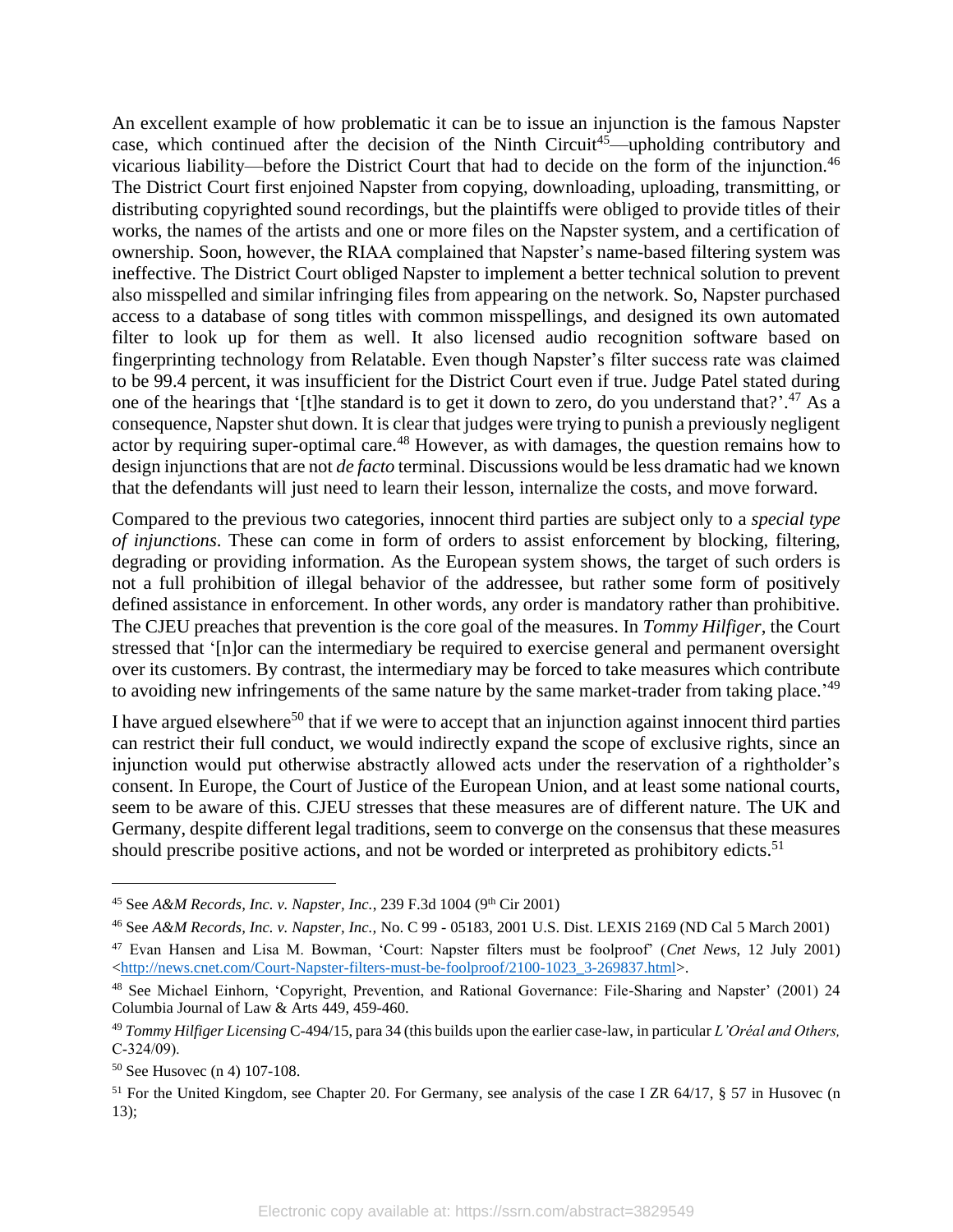## **4.4. Costs of injunctions**

A related question concerns the *costs* structure associated with the remedies. By costs, I mean both *compliance* and *procedural* costs. Compliance costs are costs incurred by persons when respecting the orders granted by the courts. If these persons are infringers, there is little reason to question that they should be the ones bearing the costs of compliance with injunctions. After all, they are to be blamed for the infringements, hence they should bear the consequences. The same can be argued for procedural costs, since the litigation is a consequence of their actions too. It is, however, wellknown that some countries like the United States do not generally compensate procedural costs and that this drives practical liability outcomes too.

However, the situation is different for innocent third parties that are exposed to the third pillar of accountability for assistance, that of injunctions against innocent third parties. These parties are asked to assist in enforcement and not to respond for their own actions. It is therefore more understandable that policy should relief them from procedural costs, and even compensate them for the inconvenience of compliance. In absence of such a regime, the costs structure for infringers and innocent third parties becomes identical. When combined together with the fact that no wrongfulness has to be proven on the side of their addressees, this creates a perverse incentive to pick it as a cause of action also in cases where tortfeasors are known and could potentially make more appropriate candidates to correct the wrongdoing. Thus in 'remedial competition', these measures can inflate the aggregate costs of compliance of parties that never acted wrongfully themselves.

For these and other reasons, some countries distinguish the costs structure of actions against intermediaries as infringers and as innocent third parties. The courts in the United Kingdom and Canada recognized a need for compensation of compliance of the latter parties.<sup>52</sup> On the other hand, the French Cour de Cassation rejected this.<sup>53</sup> German legislator decided to intervene by immunizing some types of providers from out-of-court and pre-trial costs, although not offering any compensation for compliance.<sup>54</sup>

## **5. Putting the cart before the horse**

As the debate above shows, there is a lot of 'colour' to any determination of liability of intermediaries. Perhaps we should use these components to inform our design of conditions for such liability. A debate of this kind might be less difficult than it might appear at first sight. In her book, Angelopoulos convincingly shows that intent-based accessory liability is well-solved through domestic laws, and offers the best starting point for European (and perhaps global) convergence.<sup>55</sup> At the same time, her work shows that it is much harder to converge on negligencebased secondary liability standards.

<sup>52</sup> In the United Kingdom, this is outcome of the *Cartier* case - *Cartier International AG and others (Respondents) v British Telecommunications Plc and another (Appellants)* [2018] UKSC 28. In Canada, the similar principle was postulated in the *Rogers* case – see *Rogers Communications Inc. v. Voltage Pictures, LLC*, 2018 SCC 38. Both decisions relate to the so-called *Norwich Pharmacal* jurisdiction.

<sup>53</sup> The *Cour de Cassation* rejected compensation of such costs. See Cour de cassation, Civil Chamber 1 (2017) Case no 16-17.217 16-18.298 16-18.348 16-18.595.

<sup>&</sup>lt;sup>54</sup> For description of the current German approach, see Husovec ([n 13\)](#page-2-1).

<sup>55</sup> See Angelopoulos (n [2\)](#page-0-0).